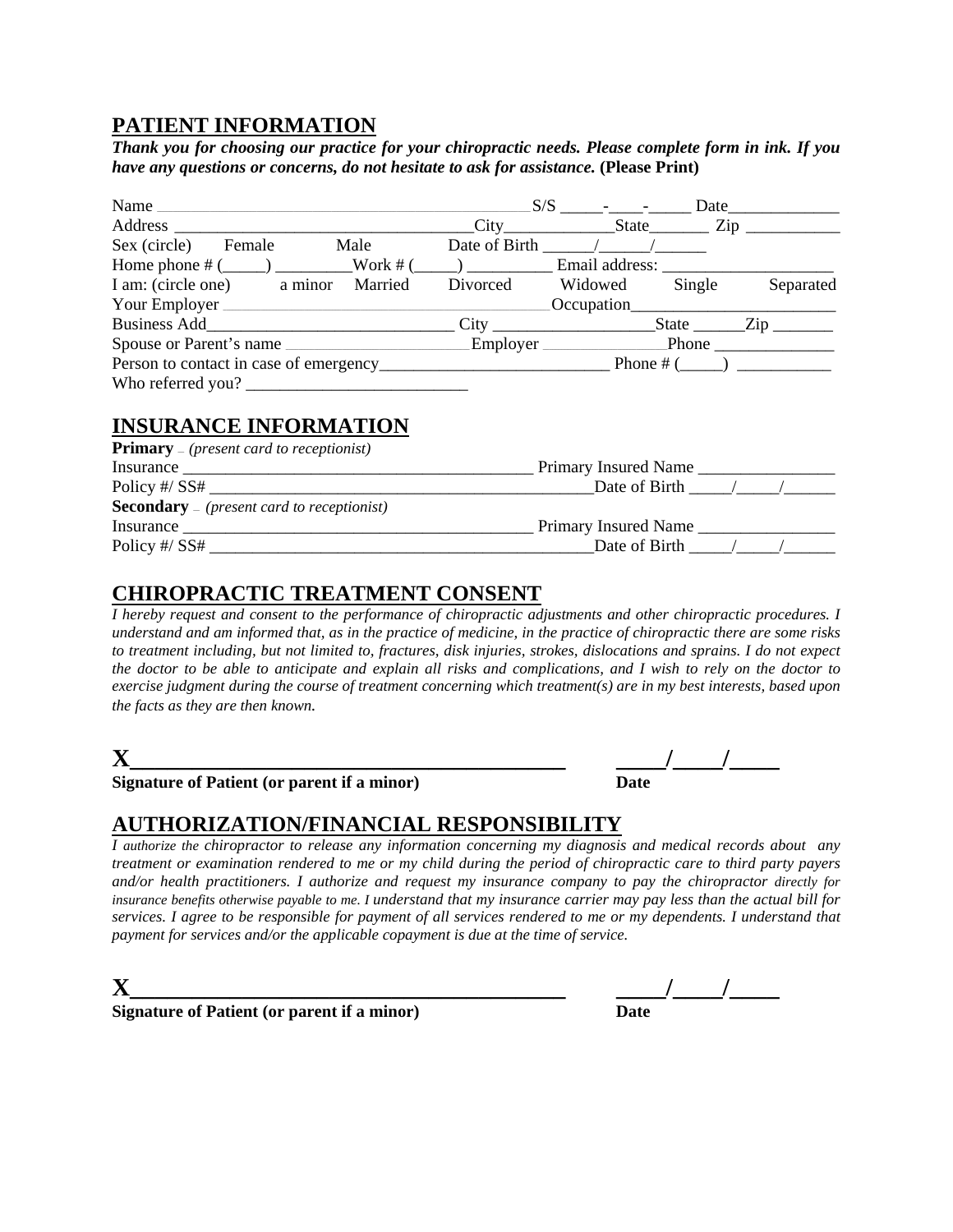## **CURRENT CONDITION**

What are your objectives in visiting the chiropractor?

If you are here due to pain, please describe what you were doing when the pain first occurred.

\_\_\_\_\_\_\_\_\_\_\_\_\_\_\_\_\_\_\_\_\_\_\_\_\_\_\_\_\_\_\_\_\_\_\_\_\_\_\_\_\_\_\_\_\_\_\_\_\_\_\_\_\_\_\_\_\_\_\_\_\_\_\_\_\_\_\_\_\_\_\_\_\_\_\_\_\_\_

\_\_\_\_\_\_\_\_\_\_\_\_\_\_\_\_\_\_\_\_\_\_\_\_\_\_\_\_\_\_\_\_\_\_\_\_\_\_\_\_\_\_\_\_\_\_\_\_\_\_\_\_\_\_\_\_\_\_\_\_\_\_\_\_\_\_\_\_\_\_\_\_\_\_\_\_\_\_

\_\_\_\_\_\_\_\_\_\_\_\_\_\_\_\_\_\_\_\_\_\_\_\_\_\_\_\_\_\_\_\_\_\_\_\_\_\_\_\_\_\_\_\_\_\_\_\_\_\_\_\_\_\_\_\_\_\_\_\_\_\_\_\_\_\_\_\_\_\_\_\_\_\_\_\_\_\_

\_\_\_\_\_\_\_\_\_\_\_\_\_\_\_\_\_\_\_\_\_\_\_\_\_\_\_\_\_\_\_\_\_\_\_\_\_\_\_\_\_\_\_\_\_\_\_\_\_\_\_\_\_\_\_\_\_\_\_\_\_\_\_\_\_\_\_\_\_\_\_\_\_\_\_\_\_\_

 $\_$  ,  $\_$  ,  $\_$  ,  $\_$  ,  $\_$  ,  $\_$  ,  $\_$  ,  $\_$  ,  $\_$  ,  $\_$  ,  $\_$  ,  $\_$  ,  $\_$  ,  $\_$  ,  $\_$  ,  $\_$  ,  $\_$  ,  $\_$  ,  $\_$  ,  $\_$  ,  $\_$  ,  $\_$  ,  $\_$  ,  $\_$  ,  $\_$  ,  $\_$  ,  $\_$  ,  $\_$  ,  $\_$  ,  $\_$  ,  $\_$  ,  $\_$  ,  $\_$  ,  $\_$  ,  $\_$  ,  $\_$  ,  $\_$  ,  $\overline{a}$  , and the contribution of the contribution of the contribution of the contribution of the contribution of the contribution of the contribution of the contribution of the contribution of the contribution of the co

Describe what your pain feels like.

What do you do to relieve the pain? \_\_\_\_\_\_\_\_\_\_\_\_\_\_\_\_\_\_\_\_\_\_\_\_\_\_\_\_\_\_\_\_\_\_\_\_\_\_\_\_\_\_\_\_\_\_\_\_\_\_\_\_\_\_\_

Please list any major accidents, falls or injuries within the approximate date.

How do the following activities change your pain and what duration of time can you tolerate each activity?

|                 | No Change | Relieves | Increased | Duration |
|-----------------|-----------|----------|-----------|----------|
| Sitting         |           |          |           |          |
| Looking up      |           |          |           |          |
| Walking         |           |          |           |          |
| Looking Down    |           |          |           |          |
| <b>Standing</b> |           |          |           |          |
| Turning         |           |          |           |          |
| Lying Down      |           |          |           |          |
| Bending         |           |          |           |          |
| Lifting         |           |          |           |          |

On a scale of 1-10, rate the severity of your pain. If your pain fluctuates please mark both and indicate approximately the % of time at each level Example  $0$  1 2  $\frac{2}{3}$  4 5 6 7  $\frac{8}{3}$  9 10

\_\_\_\_\_\_\_\_\_\_\_\_\_\_\_\_\_\_\_\_\_\_\_\_\_\_\_\_\_\_\_\_\_\_\_\_\_\_\_\_\_\_\_\_\_\_\_\_\_\_\_\_\_\_\_\_\_\_\_\_\_\_\_\_\_\_\_\_\_\_\_\_\_\_\_\_\_\_

\_\_\_\_\_\_\_\_\_\_\_\_\_\_\_\_\_\_\_\_\_\_\_\_\_\_\_\_\_\_\_\_\_\_\_\_\_\_\_\_\_\_\_\_\_\_\_\_\_\_\_\_\_\_\_\_\_\_\_\_\_\_\_\_\_\_\_\_\_\_\_\_\_\_\_\_\_\_

|               |         |  | 70% | 30%                    |  |             |
|---------------|---------|--|-----|------------------------|--|-------------|
|               | No Pain |  |     |                        |  | Severe Pain |
| Neck Pain     |         |  |     | 0 1 2 3 4 5 6 7 8 9 10 |  |             |
| Mid Back Pain |         |  |     | 0 1 2 3 4 5 6 7 8 9 10 |  |             |
| Low Back Pain |         |  |     | 0 1 2 3 4 5 6 7 8 9 10 |  |             |
| Other         |         |  |     | 1 2 3 4 5 6 7 8 9 10   |  |             |

If you have ever visited a chiropractor or chiropractors in the past, please list:

What did you like or not like about your previous treatment experiences?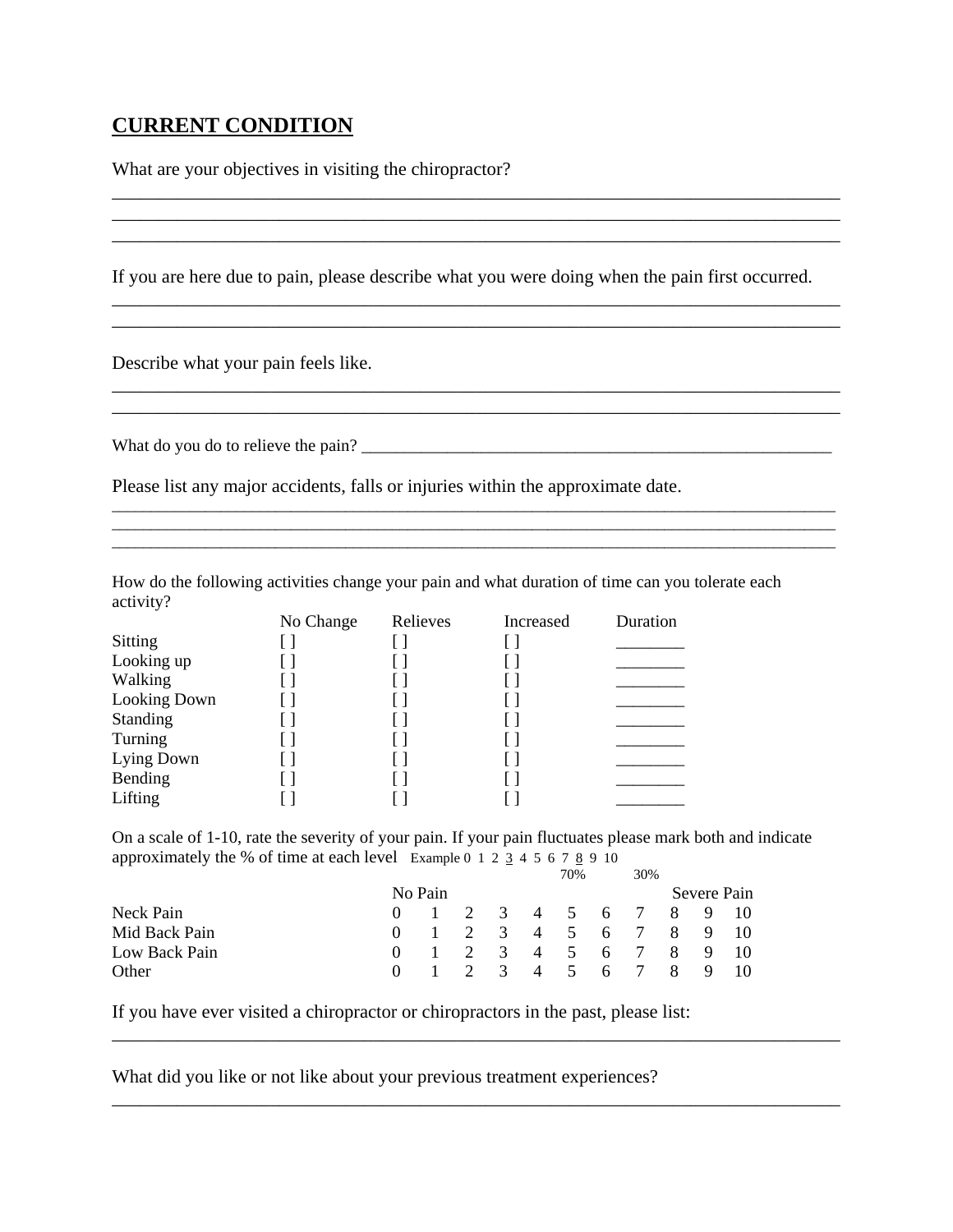Mark the areas on this body where you feel pain. Use the appropriate symbols.

#### **KEY: USE LETTERS BELOW TO INDICATE TYPE AND LOCATION OF DISCOMFORT**

| $A = ACHE$    | $B = BURNING$        | $C = STABBING$ |
|---------------|----------------------|----------------|
| $N = NUMBING$ | $P = PINS & NEEDLES$ | $Q = 0$ THER   |



Please give approximate date of last:

| Spinal Exam  | Physical Exam        |
|--------------|----------------------|
| Spinal X-Ray | Other Spinal Imaging |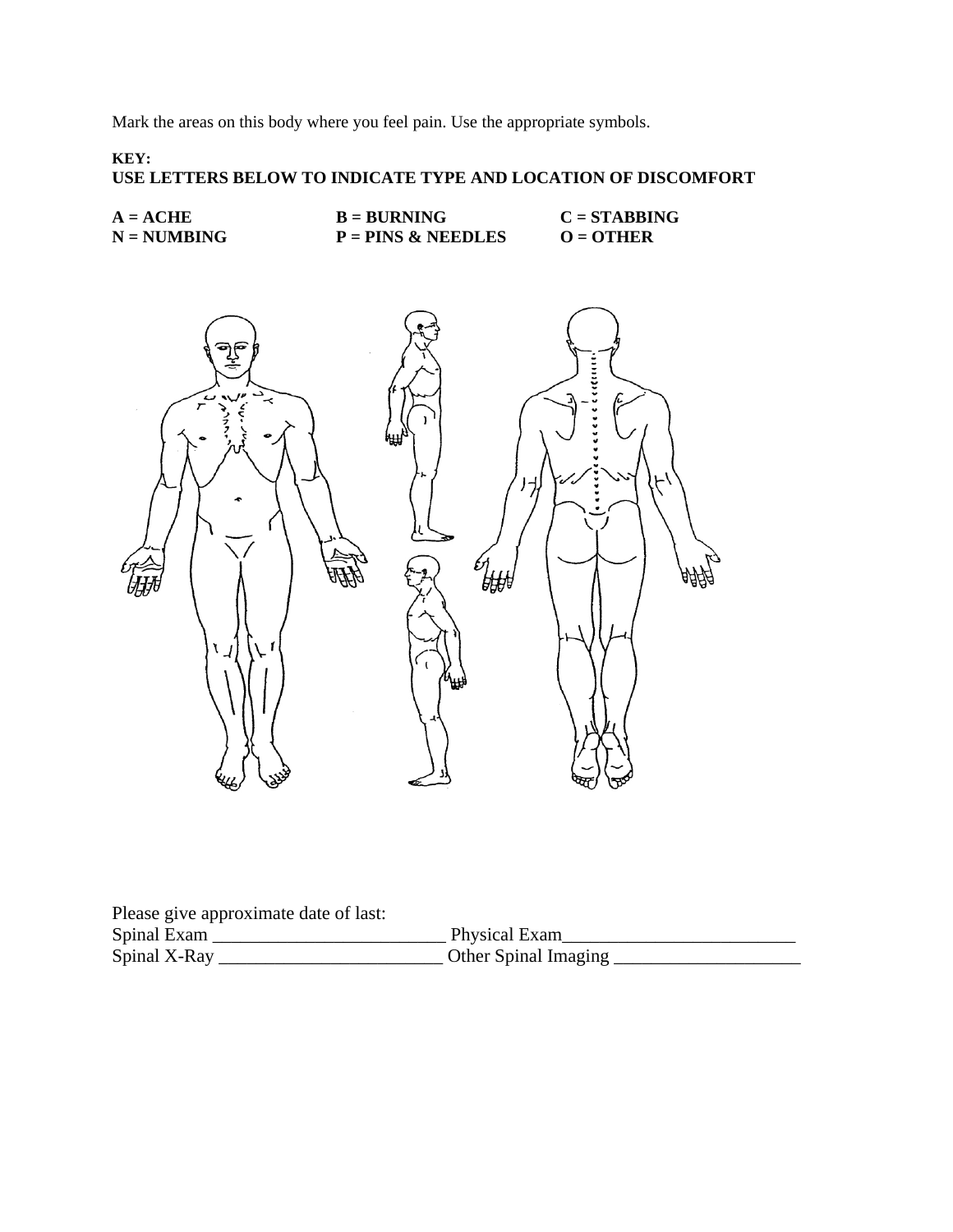## **MEDICAL CONDITIONS/MEDICATION (use Y or N for Yes/No answers)**

| Please list any medical conditions you are being treated for currently and what action is being<br>taken: |
|-----------------------------------------------------------------------------------------------------------|
| List the main conditions for which you have been treated in the last 10 years.                            |
| Have you ever been hospitalized? ______ If yes, please list hospitalizations/surgeries:                   |
|                                                                                                           |
| Do you take vitamins, herbs or other supplements? _______ If so, please list: _____________________       |
|                                                                                                           |

Are you interested in knowing what vitamins/supplements may benefit you? \_\_\_\_\_\_\_\_

Who is your Primary Care Physician? \_\_\_\_\_\_\_\_\_\_\_\_\_\_\_\_\_\_\_\_\_\_\_\_\_\_\_\_\_\_\_\_\_\_\_\_\_\_\_\_\_\_\_\_\_\_\_

# **GENERAL HEALTH QUESTIONS**

| Do you currently smoke? _______ Have you smoked longer than 6 months in the past? ______   |
|--------------------------------------------------------------------------------------------|
| If yes, how long ago did you smoke? __________ When did you quit smoking? ________         |
| Do you exercise? _________ If so, how many times per week? _____________________           |
| Do you eat a balanced diet? ___________ Do you eat many junk foods? ____________           |
|                                                                                            |
| Do you drink coffee? _________ If so, how many cups per day? Do you drink alcohol? ______  |
| If so, about how many drinks per week?<br><u>Do you floss</u> your teeth?                  |
| About how often? Are you concerned about your weight?                                      |
| Are you interested in visiting with the chiropractor about achieving certain health goals? |
| If so, which health goals are you most interested in?                                      |
|                                                                                            |

Have you ever been depressed for long periods of time? \_\_\_\_\_\_ Are you frequently tired or out of energy? \_\_\_\_\_\_\_ Is your sleep pattern irregular or restless? \_\_\_\_\_\_ Are you ever tired to the point of nervous exhaustion? \_\_\_\_\_\_\_ Do you have any current emotional problems? \_\_\_\_\_\_ If so, please explain: \_\_\_\_\_\_\_\_\_\_\_\_\_\_\_\_\_\_\_\_\_\_\_\_\_\_\_\_\_\_\_\_\_\_\_\_\_\_\_\_\_\_\_\_\_\_\_\_\_\_\_\_\_\_\_\_\_\_\_\_\_\_\_\_\_

\_\_\_\_\_\_\_\_\_\_\_\_\_\_\_\_\_\_\_\_\_\_\_\_\_\_\_\_\_\_\_\_\_\_\_\_\_\_\_\_\_\_\_\_\_\_\_\_\_\_\_\_\_\_\_\_\_\_\_\_\_\_\_\_\_\_\_\_\_\_\_\_\_\_\_\_\_\_

Have any of the following occurred recently? (circle) increased work stress, family problems, death, divorce, change of job, chronic fatigue, anxiety, economic stress, other \_\_\_\_\_\_\_\_\_\_\_\_\_\_\_\_\_\_\_\_\_\_\_\_\_\_\_\_\_\_